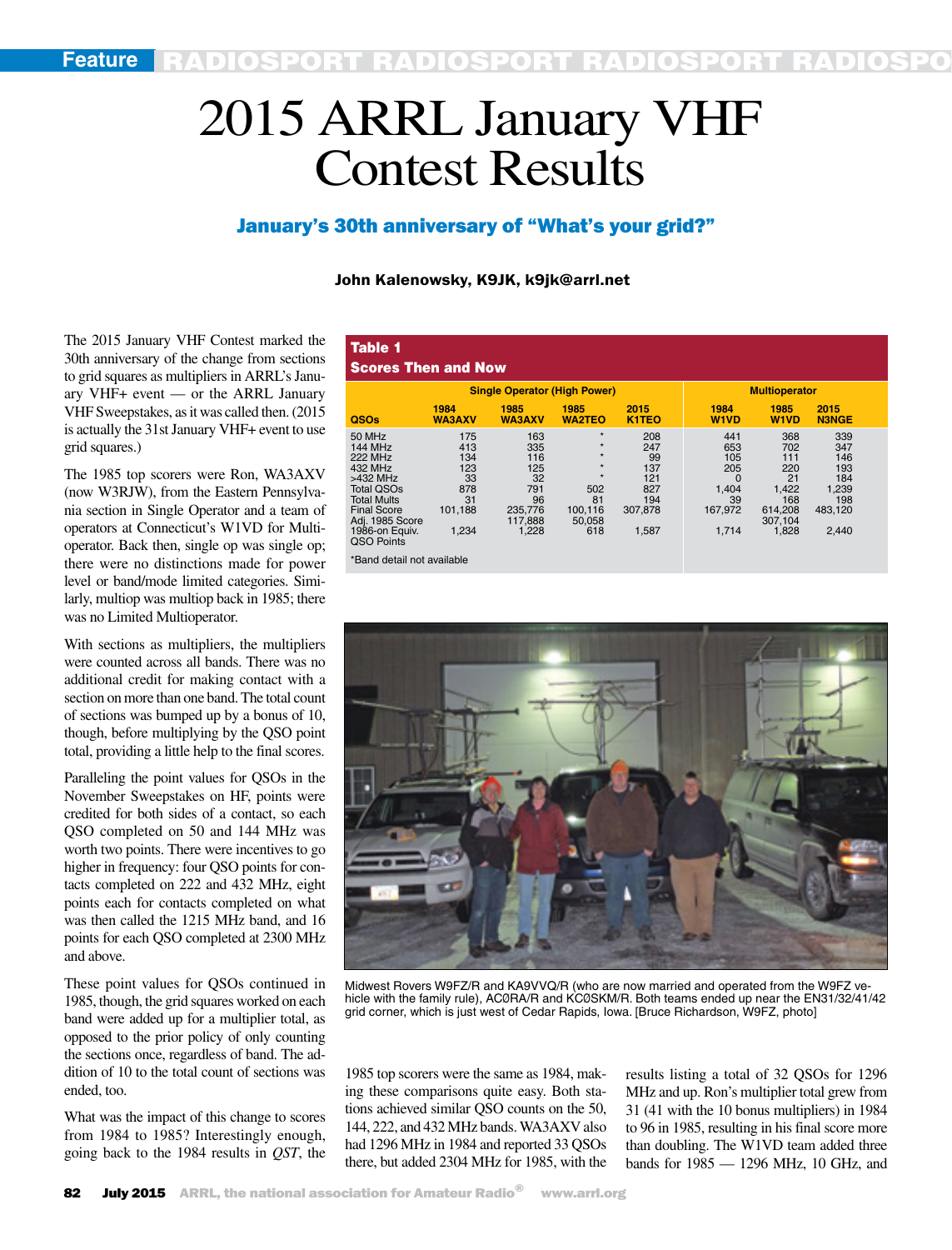#### Top Ten by Category

RT

| Single Operator,<br>High Power                                                                                                            |                                                                                                     | Single Operator<br><b>Unlimited, Low Power</b>                                                                        |                                                                                                 |  |  |
|-------------------------------------------------------------------------------------------------------------------------------------------|-----------------------------------------------------------------------------------------------------|-----------------------------------------------------------------------------------------------------------------------|-------------------------------------------------------------------------------------------------|--|--|
| K1TEO<br>K1RZ<br>WB2RVX<br>K3IPM<br>N3HBX<br>WØUC<br>WA3DRC<br>K1GX<br>KU8Y<br>WZ1V                                                       | 307,878<br>246,402<br>225,192<br>83,830<br>73,139<br>70,452<br>57,942<br>54,873<br>53,406<br>48,636 | <b>WBØYWW</b><br>VE3DS<br>KA3HED<br>WD9GJK<br><b>K2QO</b><br>AA5AM<br>KJ6HUP<br>K5VIP<br>WB2BYP<br>K <sub>2</sub> CYE | 12,172<br>10,773<br>5,180<br>5,068<br>2,075<br>1,742<br>1,680<br>1,166<br>1,155<br>1,<br>980    |  |  |
| Single Operator,<br><b>Low Power</b>                                                                                                      |                                                                                                     | <b>Multioperator</b>                                                                                                  |                                                                                                 |  |  |
| K2DRH<br>WA3NUF<br>N3RG<br>WA3GFZ<br>N4QWZ<br>AF1T<br>WB2SIH<br>N9DG<br>W3SZ<br>K1KG                                                      | 137,594<br>118,188<br>104,200<br>67,221<br>57,387<br>54,984<br>49,572<br>44,064<br>43,778<br>42,164 | N3NGE<br>WA3EHD<br>WB6W<br>WA2CP<br>W4NH<br>W1XM<br>WB3IGR<br><b>KBØHH</b><br>KB0ZO<br>N4JQQ                          | 483,120<br>40,932<br>20,121<br>17,261<br>15,540<br>13,299<br>12.650<br>12,650<br>9,847<br>6,820 |  |  |
| Single Operator,                                                                                                                          |                                                                                                     | <b>Limited Multioperator</b><br>K2LIM                                                                                 | 137,795                                                                                         |  |  |
| Portable<br>N6NB<br>KD7WPJ<br>WB2AMU<br>WD5AGO<br>KQ2RP<br>K6PFA<br>NØJK<br>KM6NY<br>N3KCM                                                | 179,424<br>1,095<br>675<br>640<br>243<br>224<br>130<br>75<br>54                                     | K5QE<br>W3SO<br>N8ZM<br>N <sub>2</sub> NT<br>W <sub>1</sub> QK<br>N3MK<br>W3HZU<br>N9TF<br><b>AIØBP</b>               | 69,344<br>45,954<br>25,456<br>18,704<br>13,156<br>11,990<br>6,965<br>4,588<br>2,673             |  |  |
| <b>KØNR</b>                                                                                                                               | 40                                                                                                  | Rover<br>K6FGV/R                                                                                                      | 341,220                                                                                         |  |  |
| Single Operator,<br>Three-Band<br>KV2R<br>K8RO<br>N3ALN<br>K9AKS<br>WB7FJG<br>N4BRF (WA2VNV, op)                                          | 6,554<br>3,496<br>2,725<br>2,368<br>2,295<br>2,040                                                  | N6VI/R<br>N6HB/R<br>W6TTF/R<br>WA6WTF/R<br>W6TE/R<br>K8GP<br>NN3Q/R<br>KA9VVQ/R<br>W9FZ/R                             | 337,952<br>278,610<br>231,840<br>226,404<br>187,902<br>132,880<br>64,386<br>50,594<br>49,491    |  |  |
| K3UHU<br>WB2PJH                                                                                                                           | 1,960<br>1,900                                                                                      | <b>Limited Rover</b>                                                                                                  |                                                                                                 |  |  |
| <b>WAØARM</b><br>KC2TA<br>Single Operator,<br>FM Only<br>W2EV<br>NL7CO<br>N2HJD<br>K6MI<br>W9AAO<br>W7AIT                                 | 1,656<br>1,552<br>3,080<br>2,136<br>1,935<br>1,905<br>1,144<br>930                                  | ACØRA/R<br>WW7D/R<br>N2ZBH/R<br>VE7JH<br>K2EZ/R<br><b>KE7IHG/R</b><br>KØBAK/R<br>K2JB/R<br>K2JB/R<br>W5VY<br>KV2X/R   | 97,635<br>40,896<br>15,972<br>7,744<br>6,780<br>6,290<br>6,160<br>4,795<br>3,403<br>3,267       |  |  |
| K <sub>2</sub> SI<br>N1VM                                                                                                                 | 770<br>410                                                                                          | <b>Unlimited Rover</b><br>K1DS/R                                                                                      |                                                                                                 |  |  |
| <b>KB1YSK</b><br>N2SCJ                                                                                                                    | 330<br>258                                                                                          | N2SLN/R<br>KCØSKM/R                                                                                                   | 85,373<br>24,895<br>19,323                                                                      |  |  |
| <b>Single Operator</b><br>Unlimited, High Power<br>K3TUF<br>KØSIX<br>WA6OSX<br>K1TOL<br>KO2OK<br>KG7P<br>W3BFC<br>K2ZD<br>W7MEM<br>KAØRYT | 127,568<br>17,010<br>13,250<br>8,448<br>6,698<br>4,608<br>4,158<br>2,875<br>1,914<br>1,645          | K7NIT/R<br>W7QQ/R<br>N6ZE/R<br>K3IUV/R<br>N2QIP/R<br>AB4CR/R<br>N7HQR/R                                               | 14,994<br>14,616<br>10,800<br>9,184<br>6,180<br>3,016<br>2,184                                  |  |  |

24 GHz — netting them 21 QSOs worth 192 QSO points. Their multiplier total really swelled — from 49 with the 10-multiplier bonus in 1984 to 168 in 1985. This was more than a tripling of their multiplier total year-toyear netting a final score that came close to quadrupling.

This was a factor in the decision to cut the



Wayne, N6NB, is shown in the center, with his tower trailer at the left. Surrounding rover vehicles (left to right) are K6FGV/R, W6TE/R, N6HB/R (white van in the far back), N6VI/R, and the vehicle used by the family team of W6TTF/R and WA6WTF/R. On the rove again! [Jim Curio, K6FGV, photo]

QSO points in half for the second year of the January VHF Sweepstakes with grid squares as multipliers. The December 1985 issue of *QST* included this change in the announcement of 1986's second running of the January event with grid squares — "Note that the QSO point values have been adjusted downward to reflect the multiplier-per-band change that was phased in last year." To compare January VHF results for 1985 to those of any subsequent years, then, final scores from 1985 should be halved. Similarly, to compare QSO points from 1985 and before to 1986 and future contests, the QSO points should be halved. Got that?

Bringing ourselves back to the present, how do scores from 1985 compare to results from 2015? This year's Single Operator, High Power (SOHP) top scorer was Jeff, K1TEO, from the Connecticut section, who also participated as WA2TEO from Eastern New York back in 1985. He finished 7<sup>th</sup> overall in Single Operator that year. There was no band detail in the 1985 results for Jeff but the overall totals are shown in Table 1. The team at N3NGE was 2015's leader in Multioperator from Eastern Pennsylvania.

#### The 2015 Contest

Enough of the past! What happened over the weekend of January 24 – 26, 2015? The team of seven operators at N3NGE's Eastern Pennsylvania QTH activated 11 bands to rack up 1239 QSOs for a final score of 483,120.

The 2<sup>nd</sup> and 3<sup>rd</sup> overall scores were claimed by two Rovers out in California with 11-band stations; Jim, K6FGV/R, netted a final score of 341,220, edging just ahead of Marty's, N6VI/R, 337,952. Jim and Marty each visited 10 grids from the San Joaquin Valley down to the Los Angeles basin. K1TEO's top SOHP score of 307,878 from his Connecticut QTH was the 4<sup>th</sup> highest score overall. He made QSOs on 10 bands to achieve it.

In Single Operator Portable, Wayne, N6NB, set a new record for the category with a final score of 179,424. Wayne towed his 11-band tower trailer up to just outside Madera, California in the San Joaquin Valley. California's Central Valley was *very* foggy later Saturday night, but it may have helped VHF+ propagation. Wayne was able to make contacts on 50 MHz through 10 GHz with several rovers across two grid squares to his south, from CM96xx to DM04mx, a path length of more than 240 kilometers (about 150 miles).

At K2LIM, five operators set up at their Western New York spot and focused on the bottom four bands for a final score of 137,797 from the 717 QSOs they completed. Another familiar call among the January stalwarts is K2DRH; Bob claimed the Single Operator,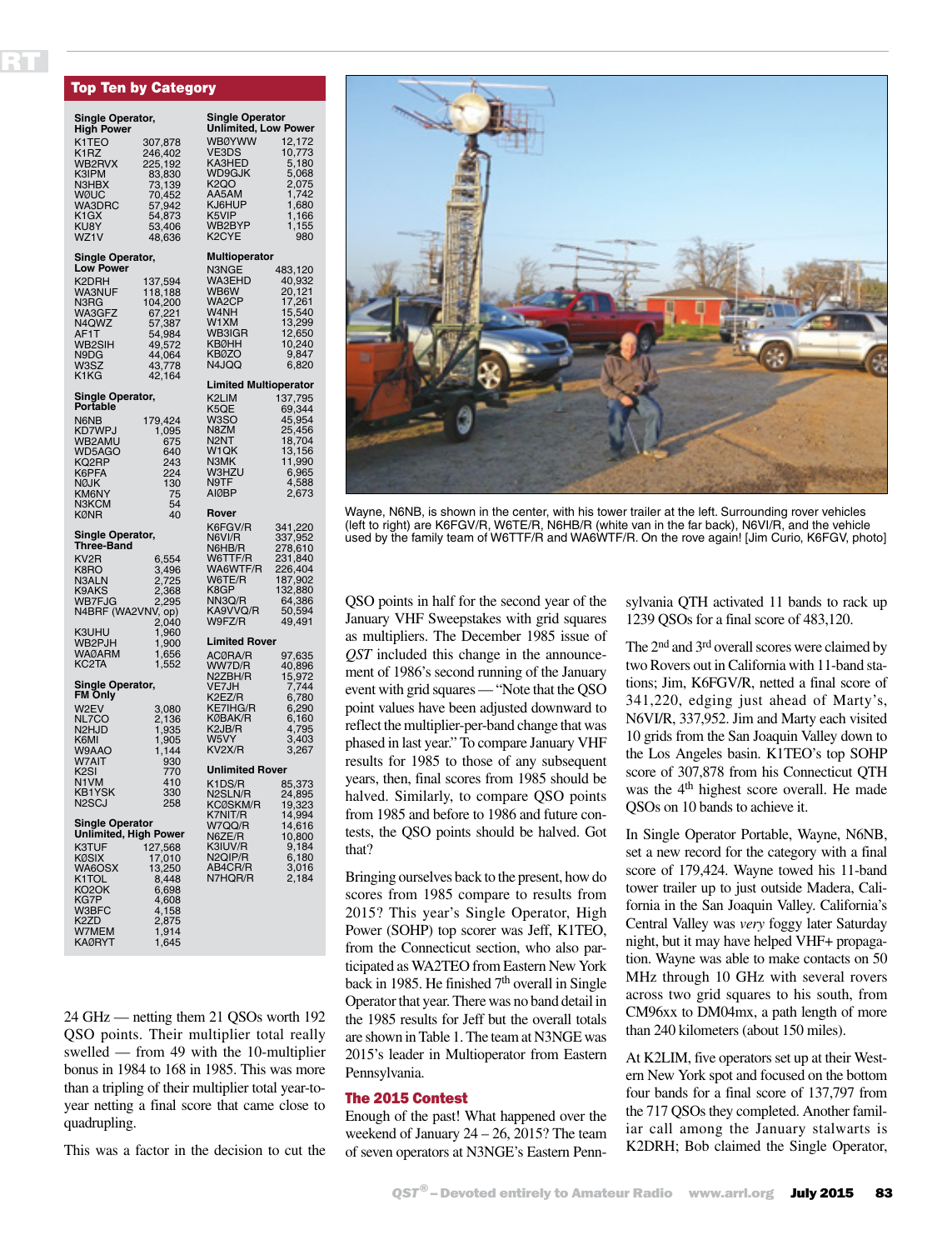#### Regional Leaders

Categories: A — Single Operator, Low Power; B — Single Operator, High Power; Q — Single Operator, Portable; 3B — Single Operator, Three-Band; FM — Single Operator, FM Only; UA — Single Operator Unlimited, Low Power; UB — Single Operator Unlimited, High Power; UQ — Single Operator Unlimited, Portable; M — Multioperator (Unlimited);<br>L — Limited Multioperator; R — Rover; RL — Limited Ro

| <b>Northeast Region</b><br>New England, Hudson, and<br><b>Atlantic Divisions; Maritime</b><br>and Quebec Sections                                                                                                                                                                                                                                                                                                                                                                                                                                                                                                                                                                                                                                               |                                                                                                                                                                                                                                                                                                                                                                                                                                                                                                                                                                                                                                                                                                                                                                                                                                                                                                                                                                                                                                                           | <b>Southeast Region</b><br>Delta, Roanoke, and<br><b>Southeastern Divisions</b>                                                                                                                                                                                                                                                                                                                                                                                                                                                                                                                                                                                                                                                                                                                                                                                                                                                                                                                                                                            | <b>Central Region</b><br><b>Central and Great Lakes</b><br><b>Divisions: Ontario Sections</b>                                                                                                                                                                                                                                                                                                                                                                                                                                                                                                                                                                                                                                                                                                                                                                                                                                 | <b>Midwest Region</b><br>Dakota, Midwest, Rocky<br><b>Mountain, and West Gulf</b><br>Divisions; Manitoba and<br><b>Saskatchewan Sections</b>                                                                                                                                                                                                                                                                                                                                                                                                                                                                                                                                                                                                                                                                                                                                                                                                                                                                                                                                                                                                                                                                                                                                                                                                                                                                | <b>West Coast Region</b><br>Pacific, Northwestern, and<br><b>Southwestern Divisions:</b><br>Alberta, British Columbia,<br>and NWT Sections                                                                                                                                                                                                                                                                                                                                                                                                                                                                                                                                                                                                                                                                                                                                                                                                                                                                                                                                                                                                                                                                                                                                                                                                                                                                                                                                                   |  |
|-----------------------------------------------------------------------------------------------------------------------------------------------------------------------------------------------------------------------------------------------------------------------------------------------------------------------------------------------------------------------------------------------------------------------------------------------------------------------------------------------------------------------------------------------------------------------------------------------------------------------------------------------------------------------------------------------------------------------------------------------------------------|-----------------------------------------------------------------------------------------------------------------------------------------------------------------------------------------------------------------------------------------------------------------------------------------------------------------------------------------------------------------------------------------------------------------------------------------------------------------------------------------------------------------------------------------------------------------------------------------------------------------------------------------------------------------------------------------------------------------------------------------------------------------------------------------------------------------------------------------------------------------------------------------------------------------------------------------------------------------------------------------------------------------------------------------------------------|------------------------------------------------------------------------------------------------------------------------------------------------------------------------------------------------------------------------------------------------------------------------------------------------------------------------------------------------------------------------------------------------------------------------------------------------------------------------------------------------------------------------------------------------------------------------------------------------------------------------------------------------------------------------------------------------------------------------------------------------------------------------------------------------------------------------------------------------------------------------------------------------------------------------------------------------------------------------------------------------------------------------------------------------------------|-------------------------------------------------------------------------------------------------------------------------------------------------------------------------------------------------------------------------------------------------------------------------------------------------------------------------------------------------------------------------------------------------------------------------------------------------------------------------------------------------------------------------------------------------------------------------------------------------------------------------------------------------------------------------------------------------------------------------------------------------------------------------------------------------------------------------------------------------------------------------------------------------------------------------------|-------------------------------------------------------------------------------------------------------------------------------------------------------------------------------------------------------------------------------------------------------------------------------------------------------------------------------------------------------------------------------------------------------------------------------------------------------------------------------------------------------------------------------------------------------------------------------------------------------------------------------------------------------------------------------------------------------------------------------------------------------------------------------------------------------------------------------------------------------------------------------------------------------------------------------------------------------------------------------------------------------------------------------------------------------------------------------------------------------------------------------------------------------------------------------------------------------------------------------------------------------------------------------------------------------------------------------------------------------------------------------------------------------------|----------------------------------------------------------------------------------------------------------------------------------------------------------------------------------------------------------------------------------------------------------------------------------------------------------------------------------------------------------------------------------------------------------------------------------------------------------------------------------------------------------------------------------------------------------------------------------------------------------------------------------------------------------------------------------------------------------------------------------------------------------------------------------------------------------------------------------------------------------------------------------------------------------------------------------------------------------------------------------------------------------------------------------------------------------------------------------------------------------------------------------------------------------------------------------------------------------------------------------------------------------------------------------------------------------------------------------------------------------------------------------------------------------------------------------------------------------------------------------------------|--|
| K1TEO<br>K <sub>1</sub> RZ<br>WB2RVX<br>K3IPM<br>N3HBX<br><b>WA3NUF</b><br>N3RG<br>WA3GFZ<br>AF1T<br>WB2SIH<br>WB2AMU<br>KQ2RP<br>K6PFA<br><b>KM6NY</b><br>N3KCM<br>KV <sub>2</sub> R<br>N3ALN<br>K3UHU<br>WB2PJH<br>KC2TA<br>W2EV<br>N <sub>2</sub> HJD<br>K <sub>2</sub> SI<br><b>KB1YSK</b><br>N <sub>2</sub> SCJ<br>K3TUF<br>K <sub>1</sub> TOL<br>KO <sub>2</sub> OK<br>W3BFC<br>K <sub>2</sub> ZD<br>KA3HED<br><b>K2QO</b><br>WB2BYP<br>K <sub>2</sub> CYE<br>NF <sub>10</sub><br>N3NGE<br>WA3EHD<br>WA2CP<br>W1XM<br><b>WB3IGR</b><br>K2LIM<br>W3SO<br>N <sub>2</sub> NT<br>W1QK<br><b>W3HZU</b><br>NN3Q/R<br>KF2MR/R<br>W3ICC/R<br>KD2HEV<br>N2ZBH/R<br>KØBAK/R<br>KV2X/R<br>N2DCH/R<br>K1DS/R<br>N2SLN/R<br>K3IUV/R<br>N <sub>2Q</sub> IP/R<br>AB4CR/R | 307,878<br>B<br>B<br>246,402<br>B<br>225,192<br>83,830<br>В<br>73,139<br>В<br>Α<br>118,188<br>104,200<br>A<br>67,221<br>A<br>54,984<br>Α<br>49,572<br>Α<br>Q<br>675<br>243<br>Q<br>Q<br>224<br>75<br>Q<br>Q<br>54<br>3B<br>6,554<br>2,725<br>3B<br>3B<br>1,960<br>3B<br>1,900<br>1,552<br>3B<br><b>FM</b><br>3,080<br>1,935<br><b>FM</b><br><b>FM</b><br>770<br><b>FM</b><br>330<br>258<br><b>FM</b><br><b>UB</b><br>127,568<br>UB<br>8,448<br>6,698<br><b>UB</b><br>UB<br>4,158<br><b>UB</b><br>2,875<br>5,180<br><b>UA</b><br><b>UA</b><br>2,075<br><b>UA</b><br>1,155<br>980<br><b>UA</b><br>UA<br>847<br>483,120<br>M<br>40,932<br>M<br>M<br>17,261<br>13,299<br>M<br>12,650<br>M<br>137,795<br>L<br>L<br>45,954<br>18,704<br>L<br>13,156<br>L<br>L<br>6,965<br>64,386<br>$\mathsf{R}$<br>R<br>17,158<br>$\mathsf{R}$<br>10,065<br>$\mathsf{R}$<br>187<br>15,972<br>RL<br><b>RL</b><br>6,160<br><b>RL</b><br>3,267<br><b>RL</b><br>72<br><b>RU</b><br>85,373<br>24,895<br><b>RU</b><br><b>RU</b><br>9,184<br><b>RU</b><br>6,180<br><b>RU</b><br>3,016 | W4ZRZ<br>B<br>26,840<br><b>W3IP</b><br>B<br>26,250<br>B<br>WA4NJP<br>11,360<br>11,256<br>B<br>NG4C<br>B<br>K1HTV<br>8,413<br>N4QWZ<br>57,387<br>A<br>KX4R<br>19,890<br>A<br>N <sub>1</sub> GC<br>8,100<br>A<br>K4FJW<br>7,245<br>A<br>W2BZY<br>3,648<br>A<br>$\overline{2}$<br>Q<br>K8MR<br>N4BRF<br>(WA2VNV, op)<br>2,040<br>3B<br>3B<br>N <sub>4</sub> P <sub>D</sub><br>1,178<br>684<br>3B<br>KM4ID<br>K <sub>1</sub> TO<br>429<br>3B<br>390<br>3B<br>WF <sub>1</sub> L<br>KK4OSG<br>192<br><b>FM</b><br>N4KZS<br><b>FM</b><br>20<br><b>UB</b><br>W4AS<br>585<br><b>UB</b><br>N <sub>4</sub> RA<br>247<br>K5VIP<br>1,166<br><b>UA</b><br>N <sub>4</sub> DW<br><b>UA</b><br>207<br>W <sub>4</sub> NH<br>15,540<br>M<br>N4JQQ<br>6,820<br>M<br>W4AUB<br>351<br>M<br>N3MK<br>11.990<br>L<br>WB4WXE<br>Г<br>1,770<br>K8GP<br>132,880<br>R<br>AG4V/R<br>16,665<br>R<br>$\mathsf{R}$<br>KM4ECP<br>504<br>W4SLT<br>168<br>R<br>K <sub>2</sub> JB/R<br>4,795<br><b>RL</b><br><b>RL</b><br>W5VY<br>3.403<br>K4UB<br>288<br><b>RL</b><br>WD5DJW<br>9<br><b>RU</b> | <b>WØUC</b><br>70.452<br>B<br>KU8Y<br>53,406<br>B<br>VE3ZV<br>47,628<br>B<br>38.862<br>B<br>K9EA<br>WA8RJF<br>B<br>26,568<br>K2DRH<br>137,594<br>A<br>44,064<br>N9DG<br>$\mathsf{A}$<br>12,950<br>A<br>VE3SMA<br>VA3ZV<br>10,920<br>A<br>9,231<br>N8BI<br>A<br>27<br>Q<br>VA3RKM<br>K8RO<br>3,496<br>3B<br>K9AKS<br>2,368<br>3B<br>1,121<br>3B<br>VE3KZ<br>NT9E<br>624<br>3B<br>AC8HU<br>3B<br>390<br><b>FM</b><br>W9AAO<br>1,144<br>WV9E<br>186<br><b>FM</b><br><b>FM</b><br>KD9AXR<br>80<br>UB<br>K8DIO<br>504<br>K9ZM<br>UB<br>72<br>UA<br>VE3DS<br>10,773<br><b>UA</b><br>WD9GJK<br>5,068<br>882<br><b>UA</b><br>K9MU<br>W8RU<br>4,680<br>M<br>N2BJ<br>3,354<br>M<br>15<br>M<br>KD9BVD<br>N8ZM<br>25,456<br>L<br>N9TF<br>4,588<br>L<br>31,240<br>$\mathsf{R}$<br>VE3OIL/R<br>12,656<br>R<br>K9TMS/R<br>12,600<br>K9BTW/R<br>R<br>N9REP/R<br>12,544<br>R<br><b>RL</b><br>ACØRA/R<br>97,635<br>K2EZ/R<br><b>RL</b><br>6,780 | <b>WØGHZ</b><br>44,814<br>B<br>11,322<br>K5LLL<br>B<br>9,324<br>WØZQ<br>В<br><b>KØAWU</b><br>B<br>9,185<br>NR5M<br>6,887<br>B<br>WB5ZDP<br>4,522<br>A<br><b>KKØQ</b><br>3,696<br>A<br>2,698<br><b>NØLL</b><br>A<br><b>KCØIYT</b><br>1,470<br>A<br>NJ7A<br>1,344<br>A<br>Q<br>WD5AGO<br>640<br><b>NØJK</b><br>Q<br>130<br>Q<br><b>KØNR</b><br>40<br>3B<br><b>WAØARM</b><br>1,656<br><b>KØJQA</b><br>3B<br>540<br><b>WØLMS</b><br>510<br>3B<br><b>NRØT</b><br>120<br>3B<br><b>KMØF</b><br>54<br>3B<br>NL7CO<br>2,136<br><b>FM</b><br>222<br><b>FM</b><br>AI5H<br>KG5EZH<br>36<br><b>FM</b><br>KØJJW<br>6<br><b>FM</b><br>UB<br>KØSIX<br>17,010<br>1,645<br>UB<br><b>KAØRYT</b><br>338<br>UB<br><b>WB2FKO</b><br>UB<br>K5GZR<br>253<br>UA<br><b>WBØYWW</b><br>12,172<br>AA5AM<br>UA<br>1,742<br>N <sub>5</sub> SJ<br><b>UA</b><br>35<br>K5ND<br>32<br><b>UA</b><br>10,240<br><b>KBØHH</b><br>M<br>KC5MVZ<br>216<br>M<br>K5QE<br>69,344<br>L<br><b>AIØBP</b><br>2,673<br>L<br><b>WCØAAA</b><br>L<br>4<br>KA9VVQ/R<br>50,594<br>R<br>W9FZ/R<br>49,491<br>R<br><b>KBØQGT</b><br>10,168<br>R<br>KCØP/R<br>8,608<br>R<br>R<br>NØHZO/R<br>7,744<br><b>KDØLRG</b><br>2,480<br><b>RL</b><br>KD5EUO/R<br>1,533<br><b>RL</b><br>1,520<br><b>RL</b><br>ABØYM/R<br>W3DHJ/R<br>190<br><b>RL</b><br>NØSPN/R<br><b>RL</b><br>40<br><b>KCØSKM/R</b><br>19,323<br><b>RU</b><br>1,392<br><b>RU</b><br>AF5Q<br>AF5CC<br>RU<br>352 | N7EPD<br>17,010<br>B<br>KC6ZWT<br>15,964<br>B<br>AE6GE<br>11,776<br>B<br>KD7UO<br>B<br>11,454<br>K7ND<br>3,683<br>В<br><b>KEØCO</b><br>13,432 A<br>K7YDL<br>12,900<br>$\overline{A}$<br>K6TSK<br>8,120<br>$\overline{A}$<br>K6ATZ<br>7,956<br>- A<br>K2GMY<br>5,973<br>$\overline{A}$<br>N6NB<br>179,424<br>Q<br>KD7WPJ<br>1,095<br>Q<br>KF6CVA<br>36<br>Q<br>Q<br>K7GEN<br>6<br>WB7FJG<br>2,295<br>3B<br>KX7L<br>795<br>3B<br>3B<br>AA4Q<br>756<br>KI6X<br>492<br>3B<br>480<br>K6LMN<br>3B<br>K6MI<br>1,905<br><b>FM</b><br>W7AIT<br>930<br><b>FM</b><br>N <sub>1</sub> VM<br>410<br><b>FM</b><br>KG70MG<br>76<br><b>FM</b><br>72<br>KA6AMB<br><b>FM</b><br>UB<br>WA6OSX<br>13,250<br>KG7P<br>4,608<br><b>UB</b><br>W7MEM<br>1,914<br>UB<br><b>VE7DAY</b><br>1,300<br>UB<br>K7AWB<br>UB<br>846<br>KJ6HUP<br>1,680<br><b>UA</b><br><b>KF7PCL</b><br>968<br><b>UA</b><br>KA6BIM<br>310<br><b>UA</b><br>VE6AO<br>190<br>(VE6CCL, op)<br><b>UA</b><br>W7SUA<br>52<br><b>UA</b><br>WB6W<br>20,121<br>М<br><b>KBØZO</b><br>9,847<br>M<br>W6QAR<br>1,044<br>M<br>K6QG<br>1,344<br>L<br>$\mathsf{R}$<br>341,220<br>K6FGV/R<br>N6VI/R<br>337,952<br>R<br>N6HB/R<br>278,610<br>R<br>W6TTF/R<br>231,840<br>R<br>WA6WTF/R<br>226,404<br>R<br>WW7D/R<br>40,896<br><b>RL</b><br>VE7JH<br>7,744<br><b>RL</b><br>6,290<br>KE7IHG/R<br><b>RL</b><br>N7MKO/R<br>48<br><b>RL</b><br>K7NIT/R<br><b>RU</b><br>14,994<br>W7QQ/R<br>14,616<br><b>RU</b><br>N6ZE/R<br>10,800<br>RU<br>N7HQR/R<br><b>RU</b><br>2,184 |  |

Low Power (SOLP) top score of 137,594 from his Illinois QTH with 499 QSOs across seven bands.

For the Single Operator, Three-Band and Single Operator, FM Only categories, the top scorers were Rich, KV2R, and Ev, W2EV, respectively. Rich racked up 198 QSOs across the three bands from his South New Jersey QTH and Ev operated from Western New York, frequently frequency modulating for just over 100 QSOs on the bottom four contest bands.

Finishing out the rover categories, Wyatt, ACØRA/R made a marathon run in the upper Midwest, visiting 17 grids across Wisconsin, Illinois, and Iowa to finish with the top Limited Rover score of 97,635. That's a lot of cold driving in January! Wyatt amassed 590 QSOs across the 50, 144, 222, and 432 MHz bands. Also notable in Limited Rover were the efforts of Darryl, WW7D/R, and Andrea, K2EZ/R. Darryl topped 500 QSOs as Wyatt did, but only operated from 10 different grids, so he had to find more targets from each of his spots. Andrea's route included eight states/ sections in six ARRL divisions. In Unlimited Rover, Rick, K1DS/R, piloted his very capable 12-band rover-mobile through four grids around Eastern Pennsylvania.

This year brought the Single Operator Unlimited categories to the January VHF Contest for High and Low Power sub-categories. The 23 and 32 entrants in those respective categories have the distinction of being the only entrants ever in those categories. Phil, K3TUF, finished with a final score of 127,568 to lead the High Power group using 11 bands from his Eastern Pennsylvania QTH. Iowa's Bob, WBØYWW, led the scoring among the Low Power group with 12,172 while only using 50, 144, and 432 MHz.

In the Affiliated Club categories, winners include some familiar club names — the Mt Airy VHF Society Pack Rats submitted the